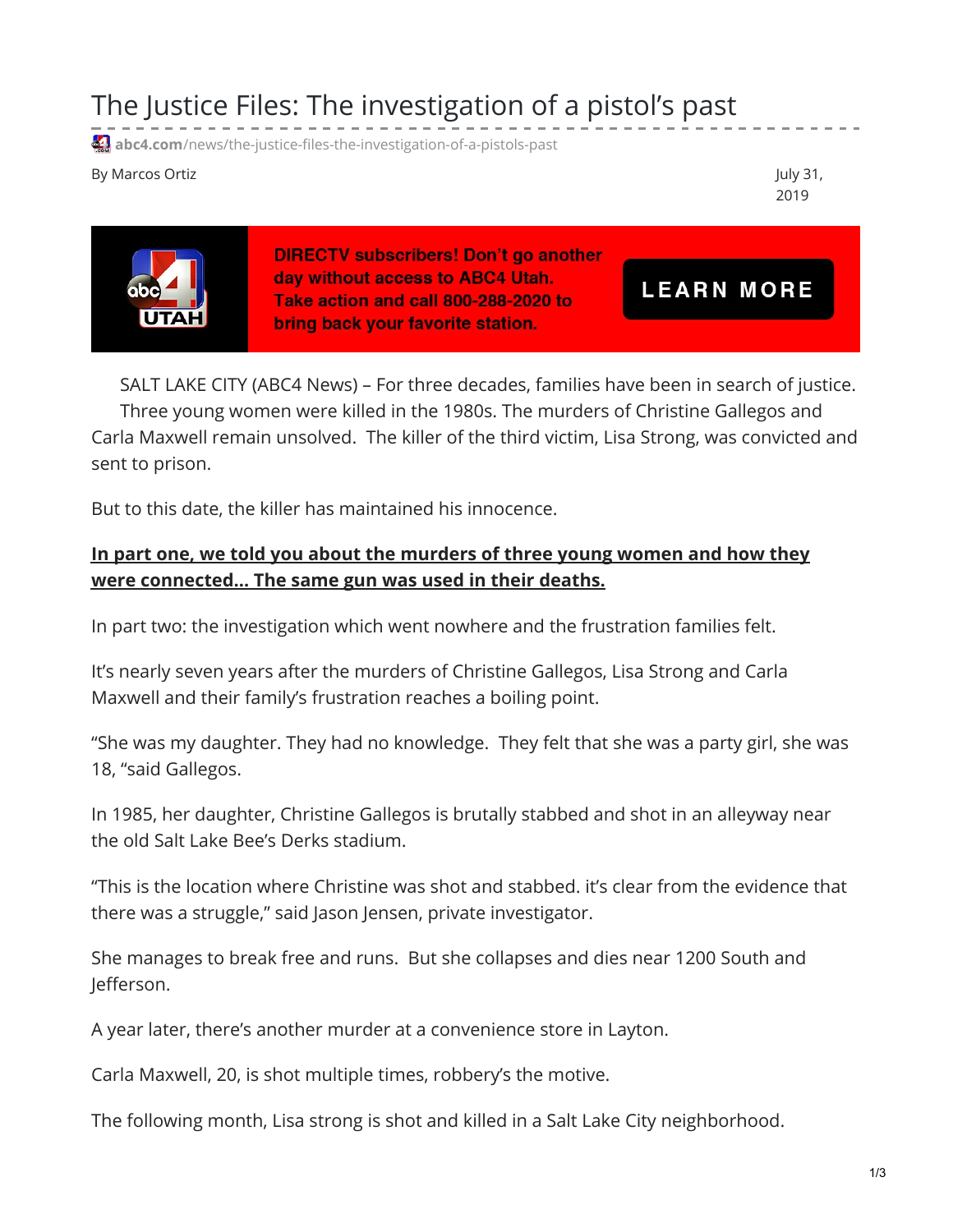Eventually, police revealed ballistics from bullets found at the scenes show the same gun. A .38 caliber handgun was used in all three murders. The cases go cold…

"Oh, they were being stone walled. they were being rejected. they were being blown off," said Rocky Anderson, attorney.

He referring to a task force led by Salt Lake City police that is formed in 1986.

In 1989, lead homicide detectives say serial killer Paul Ezra Rhodes who is on death row in Idaho is their suspect. Publicly, the squad is 100percent sure he's their man.

Not convinced, Rhodes is behind the murders of the three women, a patrol officer begins a separate investigation.

Officer Frank Hatton-Ward says it's a gang known as the "Various Chosen Few."

Police records indicate detectives didn't follow Hatton-Ward's theory.

In a memo, the head of the homicide unit wrote:

Witness statements are "hearsay."

Interviews have "leading type questions" and "when time and manpower allowed" they'll look into it.

Seven years later, there's still no charges against Rhodes and that's when the victim's families reach out to attorney Rocky Anderson.

"After all this time, they knew they had blown the investigation. That their detectives had gone public with a theory that was totally false," said Anderson.

His team investigates and learns from Hatton-Ward about the gun used in all three murders.

A pawn slip of a "38 special" leads them to a friend of the killer.

Tina Shroyer: "He gave me a pawn slip. and so, I gave that to the officer, and I said you want to find out who did it, here take this paper," said Tina Shroyer.

In 1986, Tina Shroyer happens to live across the street from where Lisa Strong is murdered.

And she knows Forrest Whittle who often partied at her house.

Whittle's very dangerous. Whittle's evil. Seriously I feel it inside my mind. I would never let him in my home.